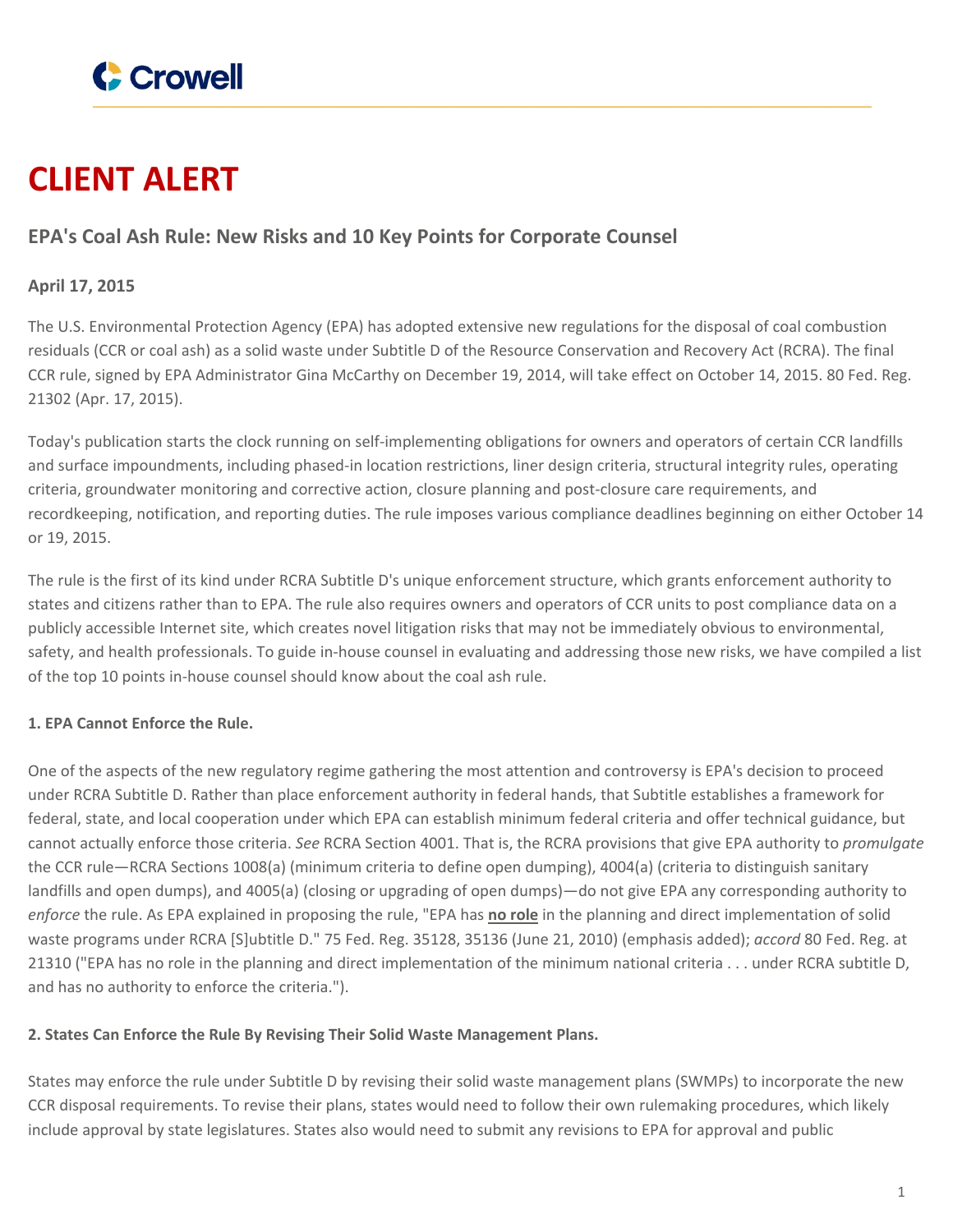

comment. *See* RCRA Sections 1008, 4002, 4003, 4007; 40 C.F.R. Part 256. Revision of state plans is entirely optional; EPA encourages states to revise their SWMPs to enforce the rule, but cannot require them to do so. 80 Fed. Reg. at 21309, 21310, 21339.

#### 3. The Rule Is Self-Implementing, Giving Citizens and States the Ability to Sue to Enforce the Rule Via Citizen Suit Litigation.

Regulated entities can be held responsible for non-compliance with the coal ash rule even if a state does not revise its SWMP to incorporate the rule. In contrast to regulations promulgated under RCRA Subtitle C, which generally become enforceable only after states have incorporated hazardous waste requirements into their own state rules and EPA has authorized the state provisions, regulations issued under RCRA Subtitle D are self-implementing. *See, e.g.,* 80 Fed. Reg. at 21331-34. The CCR rule's requirements thus are automatically effective whether or not they are ever incorporated into state law. Once the rule becomes effective in October, any person will be able to sue CCR owners or operators to enforce any of the rule's requirements under RCRA's citizen suit provision, Section 7002(a)(1)(A). Such suits will most likely be pursued by environmental non-governmental groups (ENGOs).

A state also may enforce the rule by bringing a RCRA citizen suit, which will allow a state that has not amended its SWMP to still enforce the rule. Although the concept of a state suing to enforce federal requirements seems counterintuitive, RCRA's citizen suit provision allows "any person," including a state, to commence a civil action against any other person alleged to be in violation of any regulation under Subtitle D, such as the CCR rule.

#### **4. Compliance with State Solid Waste Requirements Will Not Bar a Citizen Suit.**

Even if a state does incorporate the rule into its SWMP, ENGOs may still sue to enforce the federal criteria. EPA approval of a SWMP does not mean that the state plan operates in lieu of the CCR rule. *See* 80 Fed. Reg. at 21330, 21332-33, 21412. Instead, under the unique structure of Subtitle D, the federal rule remains in place and subject to enforcement through a RCRA citizen suit, even if the state determines that the CCR unit does not violate the state plan. However, EPA expects that compliance with an EPA-approved SWMP will carry "substantial weight" in a court proceeding to determine whether compliance with state requirements constitutes compliance with the federal criteria. *Id.* at 21334, 21429.

#### 5. To Facilitate Citizen Suits, EPA Requires Companies Subject to the CCR Rule to Post Compliance Information on the Internet.

EPA has designed the rule to promote citizen enforcement and to minimize the danger that CCR unit owners or operators will take advantage of Subtitle D's self-implementing system. 80 Fed. Reg. at 21427. Because citizens cannot physically inspect CCR units, the rule facilitates citizen enforcement by requiring CCR unit owners or operators to post certain compliance data, such as the facility's fugitive dust control plan, hazard classification assessment, and annual groundwater monitoring and corrective action report, on a publicly accessible Internet site. *See, e.g., id.* at 21335, 21339, 21427. That site must be called "CCR Rule Compliance Data and Information" and must be up and running six months from today. EPA has indicated that failure to comply with the Internet posting requirements will also be enforceable by citizen suit, which may be brought to enforce any standard, regulation, condition, or requirement under RCRA. *Id.* at 21427; *see* RCRA Section 7002(a)(1)(A). ENGOs, therefore, will be able to review compliance data online and determine whether a suit is warranted.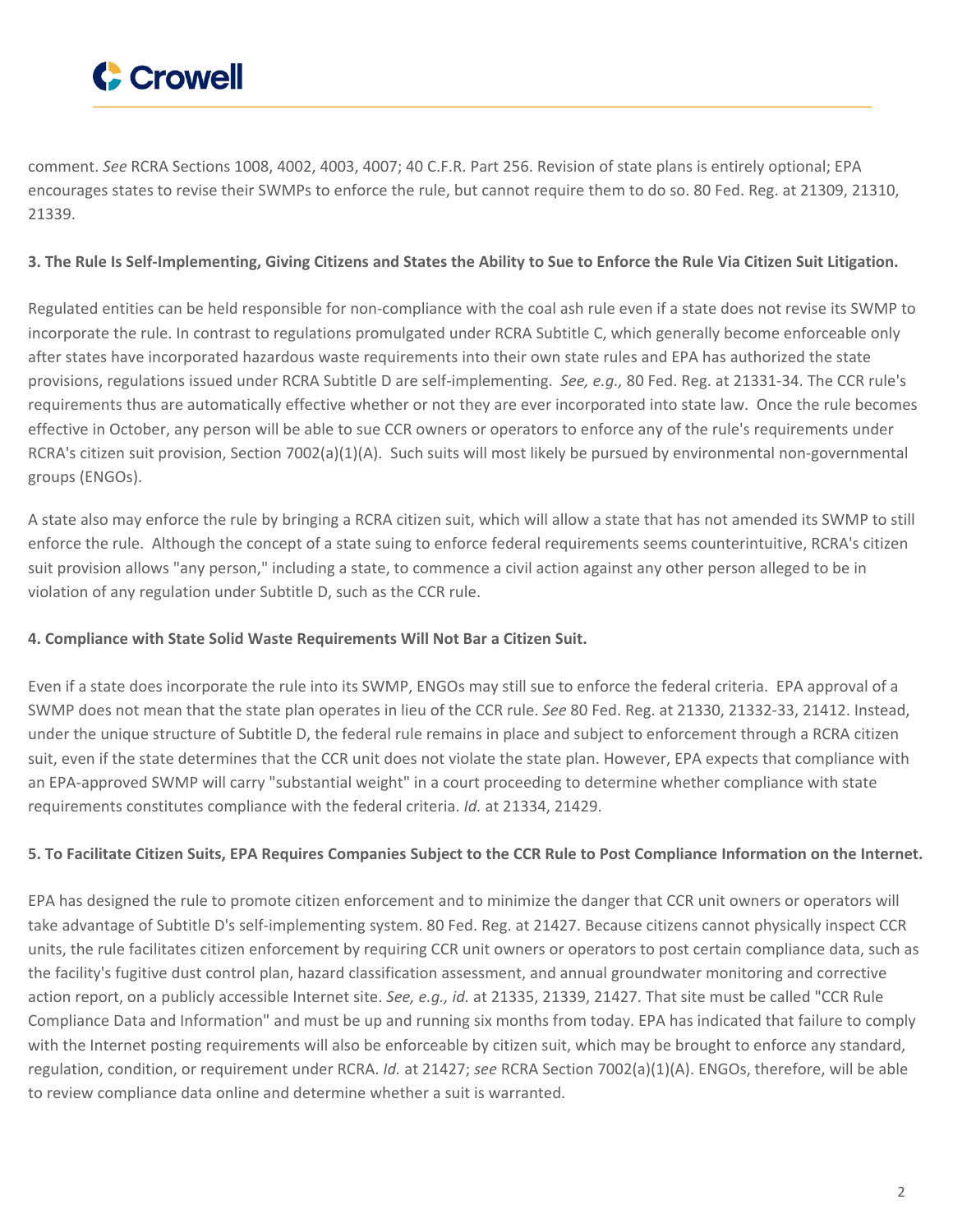

#### **6. Citizens Must Satisfy Statutory and Constitutional Requirements Before Bringing Suit to Enforce the Rule.**

Like citizens suing under other environmental statutes, citizens seeking to enforce the CCR rule must satisfy certain statutory prerequisites and constitutional requirements before bringing suit. ENGOs must be able to tie a CCR unit's compliance failures to an injury to a local plaintiff before bringing suit to satisfy constitutional and prudential standing, ripeness, and mootness doctrines. RCRA also imposes its own prerequisites to suit, including a notice requirement. Before bringing suit, citizens must issue a notice of intent to sue to the CCR unit owner or operator followed by a 60-day period to allow the owner/operator the opportunity to cure the alleged violation. *See* RCRA Section 7002(b)(1)(A). Citizen suits also must allege an ongoing violation of the rule and cannot proceed if a state has commenced and is diligently prosecuting a civil action for compliance with the CCR rule. Section 7002(b)(1)(B); *see also, e.g., Francisco Sánchez v. Esso Standard Oil Co.,* 572 F.3d 1, 7-8 (1st Cir. 2009).

#### **7. EPA Can Still Bring an Imminent Hazard Action.**

Although EPA cannot enforce the rule, owners and operators of CCR landfills and surface impoundments could be subject to adverse action by EPA in the event of an imminent hazard. EPA can bring action under RCRA Section 7003 if the past **or** present handling, storage, treatment, transportation, or disposal of CCR may present an imminent and substantial endangerment to health or the environment. Violation of the CCR is not *per se* a basis for an imminent hazard action, but EPA believes the failure to comply with the rule "increases the probability that an imminent and substantial endangerment may arise[.]" 80 Fed. Reg. at 21335. States and citizens also can bring imminent hazard suits under RCRA's citizen suit provision, Section 7002(a)(1)(B). Unlike a citizen suit brought to enforce the CCR rule under Section 7002(a)(1)(A), an imminent hazard action can be brought for past violations and a 90-day period to cure the violation is required after issuance of the notice of intent to sue.

#### **8. The Rule's Transparency Requirements Pose Potentially Significant Litigation and Document Management Risks.**

The CCR rule requires owners or operators to make documents publicly available that could build the case for a potential citizen suit as well as other types of claims against them. For example, owners or operators must post potentially damaging information such as groundwater monitoring exceedances, classification of a surface impoundment as having high hazard potential (including potential loss of life in the event of a structural failure), and fugitive dust complaints. Owners and operators should ensure that their compliance plan incorporates sufficient legal training and oversight to address litigation and document management risks involved in posting documents on the Internet.

#### **9. Vague Definitions and Standards in the Rule Create Regulatory Uncertainty and Litigation Risks.**

The rule contains vague definitions and standards that create regulatory uncertainty and litigation risks for the regulated industry. For example, it is not clear what qualifies as "an accumulation" of CCR in defining a CCR surface impoundment, what precise number of groundwater monitoring wells will "accurately represent" background groundwater quality, what it means to implement a corrective action remedy for groundwater quality exceedances or correct an identified structural deficiency "as soon as feasible," or what it means to "effectively minimize" airborne CCR. Owners and operators are left to interpret those provisions for themselves, without an authoritative regulatory authority to consult. There are numerous other areas where the rule is vague, which creates regulatory uncertainty and litigation risks in the absence of any legislative fixes or further guidance from EPA.